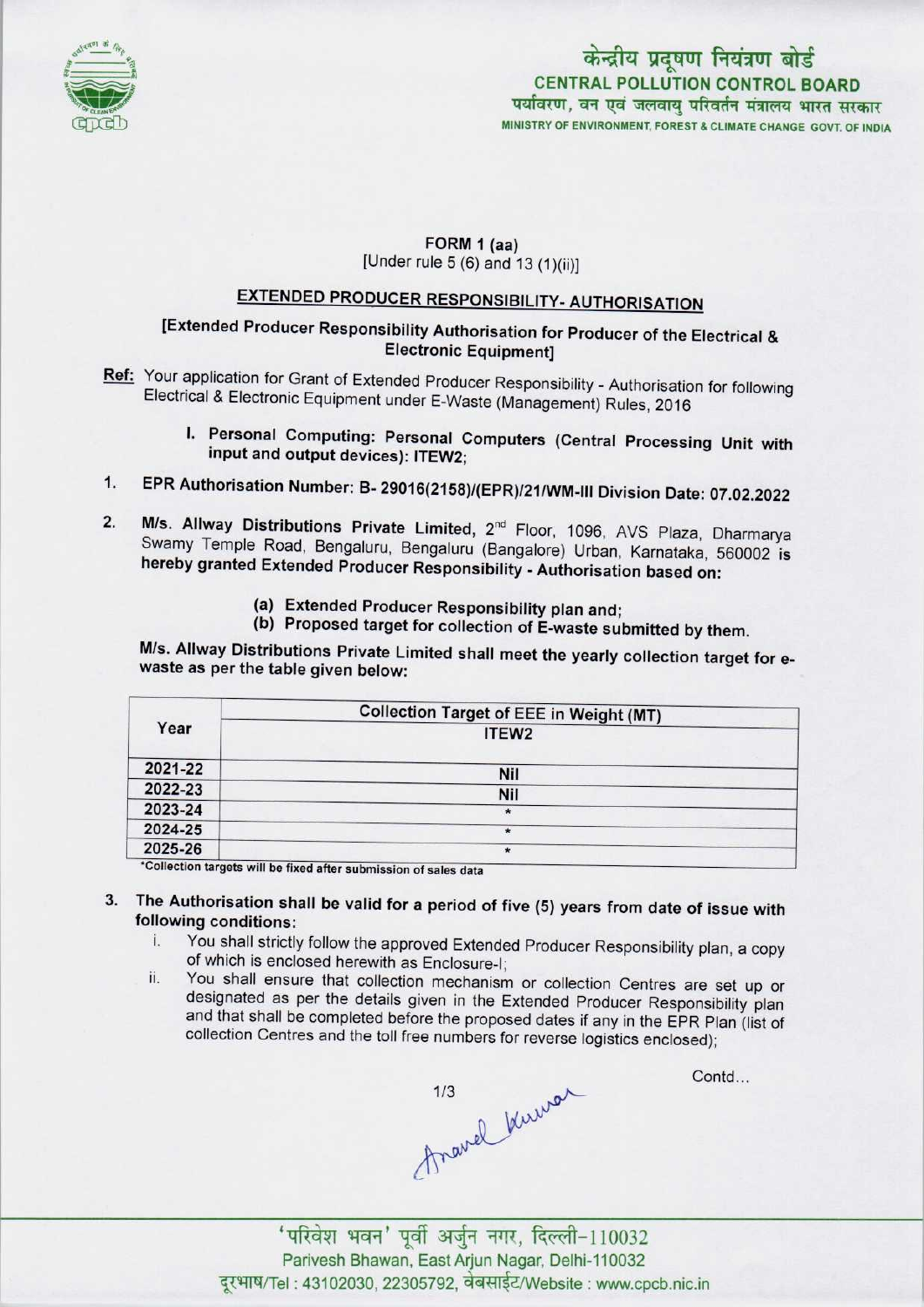

### From pre page...

- iii. You shall ensure that all the collected e-waste is channelized to your dismantler/recycler M/s E- Waste Recyclers India, Shed No. 15, Roz ka Meo Industrial area, Nuh, Haryana and record shall be maintained at dismantler/recycler and at your end.
- iv. You shall maintain records, in Form-2 of these Rules, of e-waste and make such records available for scrutiny by Central Pollution Control Board;
- v. You shall file annual returns in Form-3 to the Central Pollution Control Board on or before 30th day of June following the financial year to which that returns relates.

## vi. General Terms & Conditions of the Authorisation:

- a. The authorisation shall comply with provisions of the Environment (Protection) Act, 1986 and the E-waste (Management) Rules,2016 made there under;
- b.The authorisation or its renewal shall be produced for inspection at the request of an officer authorised by the Central Pollution Control Board;
- c.Any change in the approved Extended Producer Responsibility plan should be informed to Central Pollution Control Board within 15 days on which decision shall be communicated by Central Pollution Control Board within sixty days;
- d. It is the duty of the authorised person to take prior permission of the Central Pollution Control Board to close down any collection centre/points or any other facility which are part of the EPR plan:
- e. An application for the renewal of authorisation shall be made as laid down in subrule (vi) of rule of 13(1) the E- Waste (Management) Rules, 2016;
- f. The Board reserves right to cancel/amend/revoke the authorisation at any time as per the policy of the Board or Government.

#### vii. Additional Conditions: -

- a)That the applicant will submit annual sales data along with annual returns;
- b) That the applicant has to ensure that the addresses of collection points provided by them in their EPR Plan are correct and traceable and the collection points/centres are functional;
- c) That the applicant will submit revised application for grant of EPR Authorisation in case of applicant adding/changing PRO or changing its EPR Plan;
- d)That the applicant has to ensure that the e-waste collected at collection centres/points or through Buy-back and DRS mentioned in the application should reach to its authorized dismantler/recycler;

**Contd** 

2/3<br>Dramal Kuman